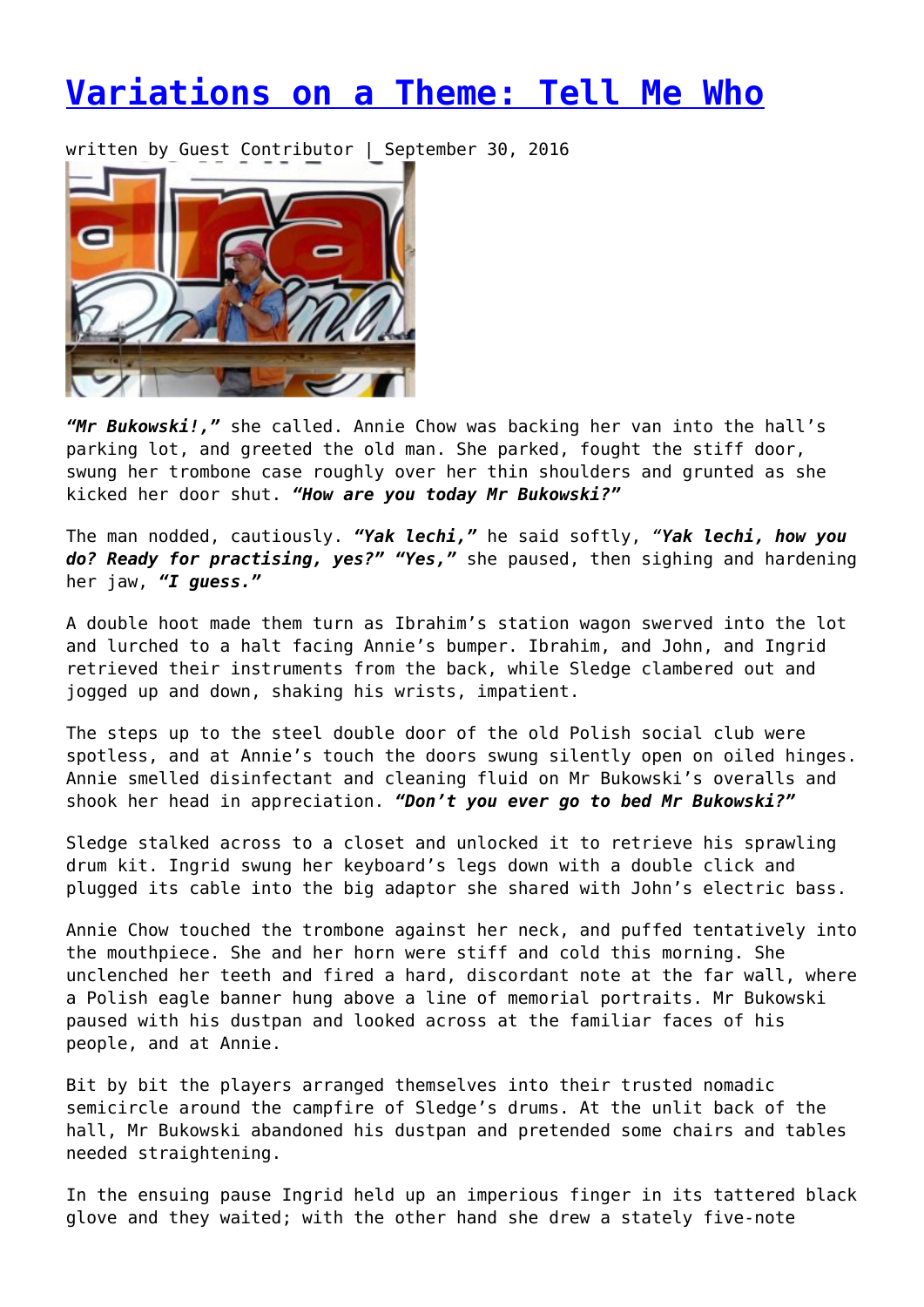sequence from the electric piano, then repeated it. They followed her into a solemn walk. They rarely strayed from the musical path dictated to them by that fingerless glove, but this morning Annie hesitated, the trombone still as stiff as her heart. One, two, three, four, she blew, and her notes stumbled awkwardly after the stately beat. Finding and fitting her place in the music rubbed splinters in her isolation.

Now Ibrahim's baritone sax was denouncing his homeland's suffering, and the band marched with him down dusty African township streets and across scorching city squares, calling to a people in grief and anger. Ibrahim played for real, and the band knew it. Sad, or laughing, or angry, Ibrahim spoke only the truth, straight from his horn. Bass-fingered John would sometimes throw in joke notes when rehearsals got serious, when a piece touched their hearts too deeply. Ibrahim, never. Last Saturday, here, John had briefly mimicked a cocktail jazz riff after they'd finished a powerful piece, and Ibrahim had blown up.

## *"You fuckin DOIN' here, John? You fuck about, man you go someplace else!"*

But today a quiet morning sun migrated across the old floorboards, and their music followed. From somewhere behind the stage Mr Bukowski could be heard stacking cardboard boxes. Slowly Annie's trombone warmed itself, and her heart began to soften. One sad slide  $-$  a dying note at the end of her solo  $$ almost pulled her to her knees.

At noon they broke and opened their flasks and sandwich bags. Ibrahim walked out onto the steps and stretched tall and took in the pale sun. Mr Bukowski joined him for a smoke in mutual silence. Traffic droned quietly behind the line of trees. Annie excused herself past them with hunched shoulders, and walked quickly to her van and back. *"Left my phone out there,"* she muttered, avoiding their eyes, and tiptoed back into the hall.

Mr Bukowski looked after her and shook his head. He looked up into Ibrahim's impassive face. Ibrahim looked at the old man and nodded. *"Somebody ill, somebody die, I think."*

Later the players were working on TELL ME WHO, by Annie's trombonist namesake, over in Britain, but the group's surreptitious glances at the clock showed they had done as much as they could today, without going stale. *"It'll all come right 'ON THE NIGHT!'* boomed Sledge into their common thought, and flipped his drumsticks cart-wheeling into the air.

They looked at Ibrahim for completion. He sat and reached into his case for his cleaning kit, then shook his head. *"I wanna play one more thing, but we can't play it here. It has to be outside, it has to be"* he frowned, *"on the beach."* He looked at his watch. *"Fifteen minutes, have you got 15?"* They looked at each other and shrugged.

*"Sure",* said Ingrid, *"but what about the kit?"* Ibrahim smiled. *"No kit. Annie and me, we're gonna blow. I want you three to tap and shuffle some rhythm, that's all it need."*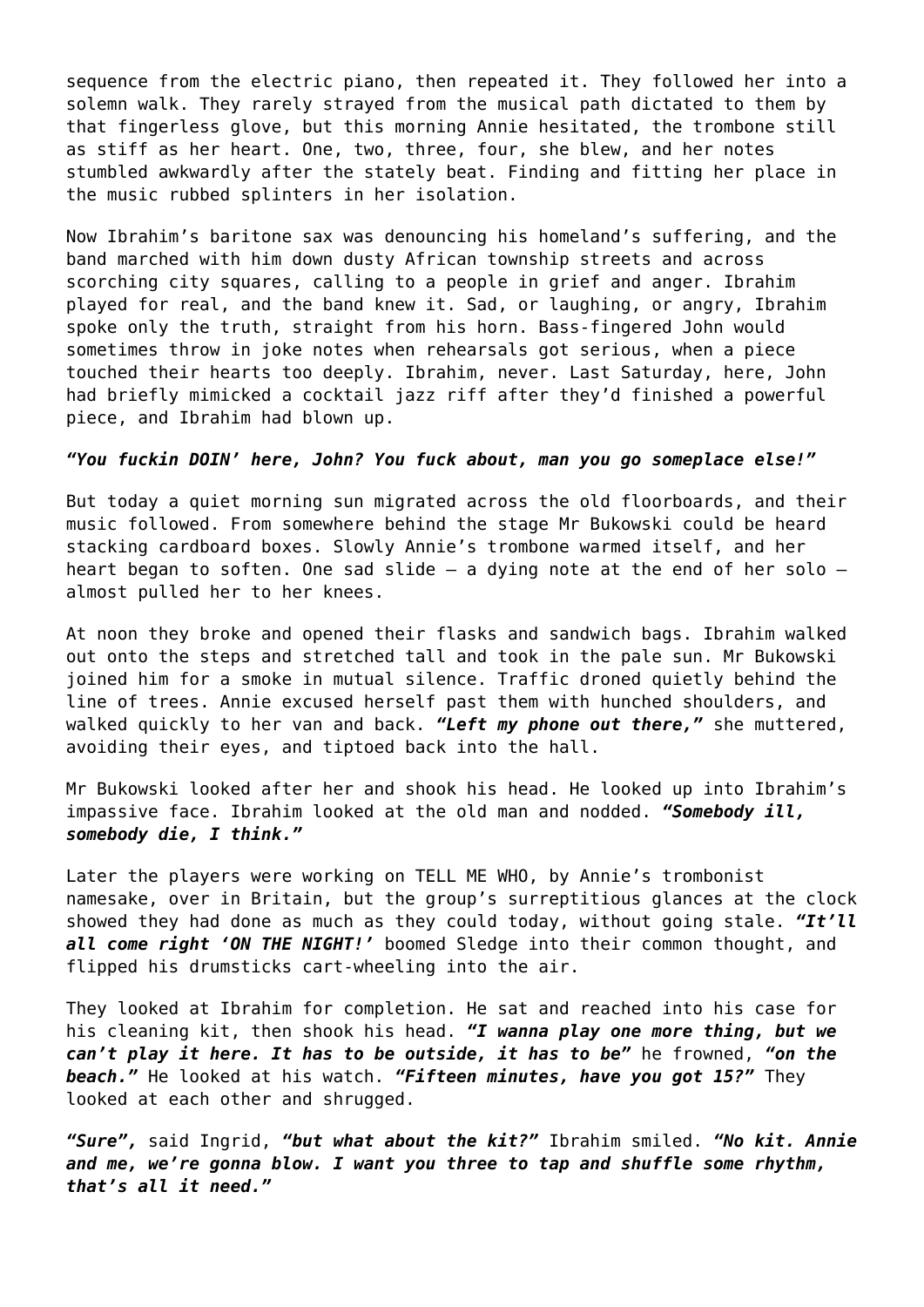Annie had been on the verge of pulling her trombone apart, and frowned at Ibrahim. His eyes were bottomless: *"Please Annie, it won't work without you."*

Despite the sun, a cool breeze blew off the sea, and walkers were keeping to the promenade. Ibrahim led them to a sheltered spot among tumbled logs.

*"You guys, you don't know this; just improvise. Shuffle, you know, clap, tap, whatever but no stupid stuff okay. Find the mood. Don't mess with me now."*

He looked at his sax and wet his lips. *"I had a sister, in Zimbabwe. In Kwekwe. Older than me, she look after me, when I was a kid. I'm remember her, I'm ask the ancestors to look after her. We do some sounds when we remember someone gone, yeah? Annie, you help me remember my sister."*

Annie threw a terrified look at the others, who were standing awkwardly on the logs. Ingrid scooped some pebbles and cupped them in her hands. Sledge patted softly on his thighs. John found two sticks to tap. Nobody spoke.

Annie turned her back on the promenade and the town, and pressed her rigid face into the wind. Ibrahim choked on a slow hoarse cry and then put the saxophone to his lips. A stream of notes questioned the wind and the sea, as though asking the way, as though calling at a closed door. Then his notes deepened, and they all sensed a slow dance. The back of Annie's neck prickled and she swung up her trombone and fought off the funeral feeling —- it was a grieving dance, and it was calling her while she tried to push it away with high challenging blasts.

Behind her, rocks and sticks clicked softly like desert thorn bushes, as though Ibrahim and Annie were clambering through them, to reach a clearing so that they could dance their sadness. Annie's eyes were wet with the effort of resisting the grief from Ibrahim's saxophone.

Then Ibrahim's tone softened to a lullaby. His eyes were wide but he was not looking here, not at this northern sea. He swivelled his head to send Annie a plea. She gave in and joined him with her own matching lullaby, and through her trombone released what she'd been unable to say.

She emptied everything through the horn, washed the pebbles and the sea, and spoke on behalf of Ibrahim's sister; and now, at long last, for her **own** young sister, whose illness Annie never mentioned, but who now deserved a song of goodbye.

She and Ibrahim played on until they turned slowly to face each other fully, and their shared experience told them when to raise an eyebrow and lower the curtain of sound to a dying breath, and silence. Annie hid her streaming face and kicked a pebble towards the trembling salt waves.

Ibrahim reached out and touched Annie's slide hand. Then he turned and laughed to the others. *"Thank you guys. You don't need instruments for* Monday's gig, I think. How 'bout I jus' bring rocks and sticks for you?" He paused and looked shyly at them. *"I didn't tell you guys 'bout my family before. My sister."*